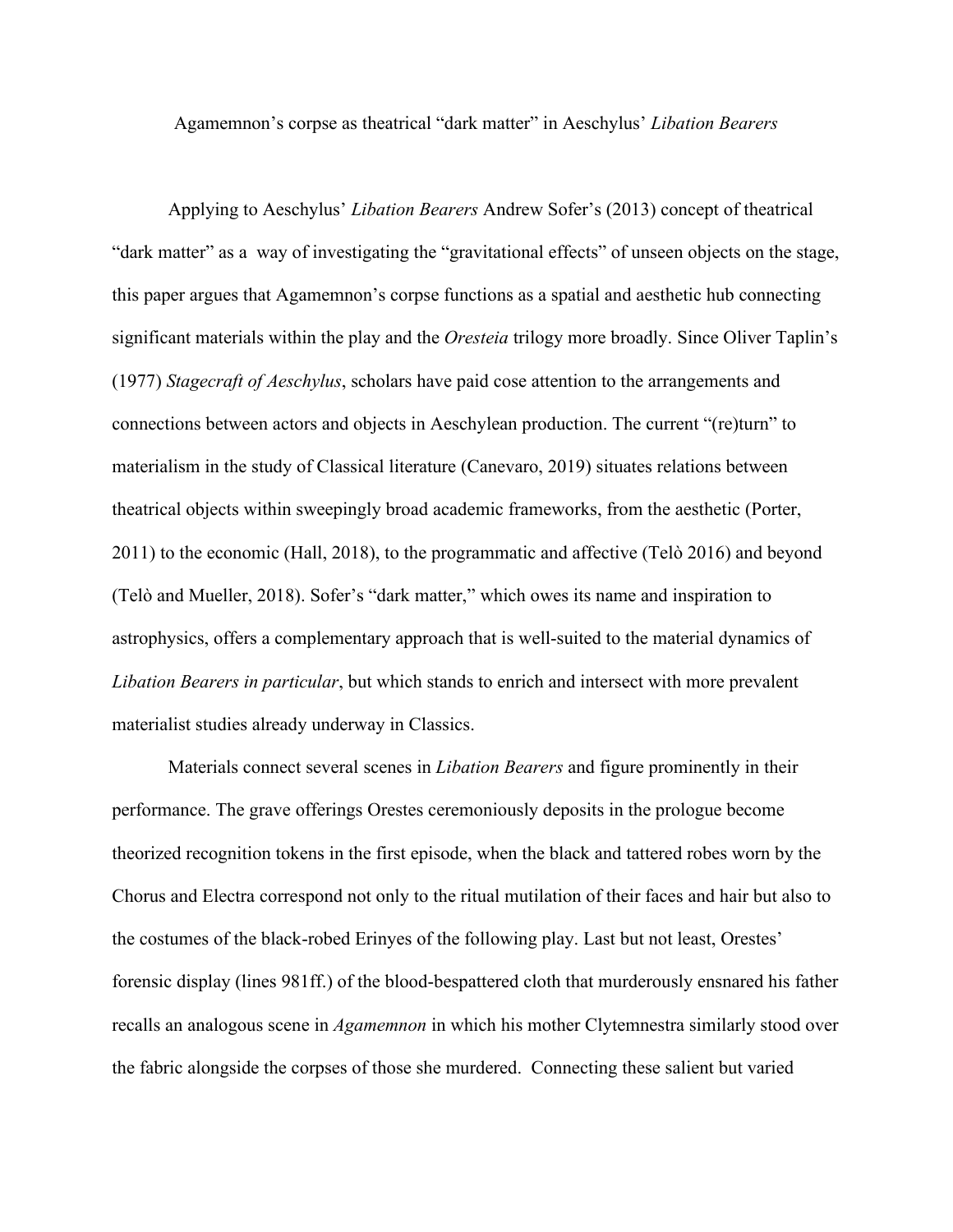objects is the dark matter of Agamemnon's body which is visually and temporally absent, yet spatially, emotionally, and aesthetically drives the scene. The tomb, which establishes the play's initial mise-en-scene, has "gravitational effects" across several dimensions. It brings first Orestes and Pylades, then Electra and the Chorus, to the same location and into contact with one another. The tomb exerts ritual attraction as well, drawing liquid and hair offerings, grave goods through the medium of which Orestes obtains longed-for paternal communion. He announces: "Upon this mound I call upon my father to hear… being absent, I did not mourn your fate, father, nor extend my hand at the funeral procession of your corpse" (*ep' ochthōi tōide kērusso patri / kluein… ou gar parōn ōimōxa son, pater, moron / oud' exeteina cheir' ep' ekphorai nekrou*, 4–9).

Agamemnon's unseen exerts an attractive force in other, less spatial ways as well. Wearing dark clothes and violently rending one's flesh and fabric that are traditional components of Greek women's ritual lament (see esp. Alexiou, 1974), symbolically representing and physically realizing among the bereaved the sufferings and experience the dead. This blurring of body and cloth, subject and object, not only aestheticizes and reflects mortals' final passage of death, but also materially and affectively connects Electra with her father.

Perhaps most significant of all the connections in the play, Orestes displays the cloth that helped ensnare his father and now bears witness to his death (*marturei de moi / pharos tod'*, 1010–1). Despite or rather *because* of its murderous role, the cloth (which, like Electra, is disintegrated and bloody, *pollas baphas phtheirousa*, 1013) becomes a physical stand-in for Orestes' invisible but felt father. Orestes proclaims, "*Now* I am present to grieve him, speaking to this father-killing web (*nun apoimōzō parōn / patroktonon th' hyphasma prosphōnōn tode*, 1014–15) — a statement that is at once triumphant and psychologically disturbing as Orestes begins to feel the delirious effects of the great "unseen" force in the play, the Furies. Connecting